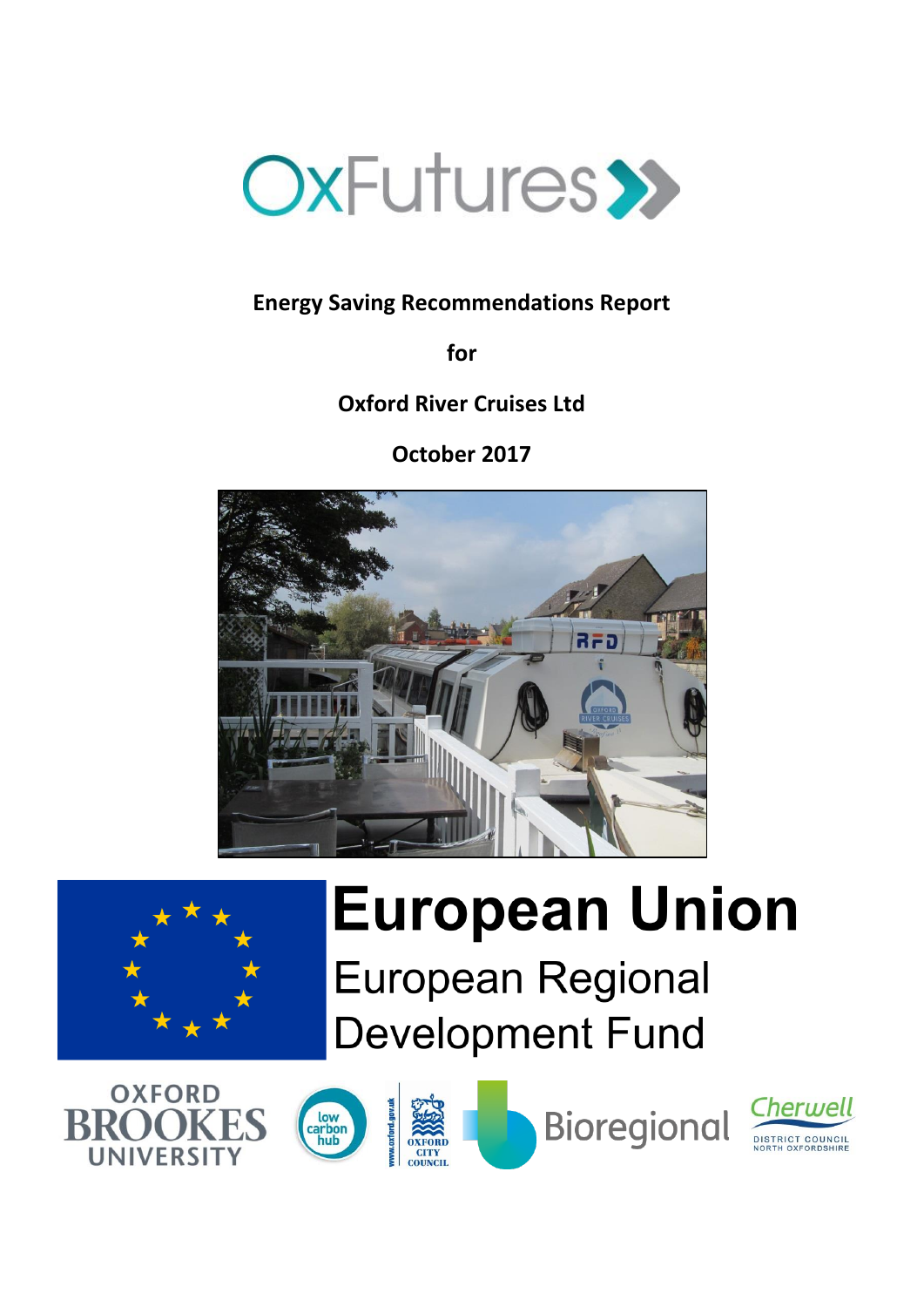# **ORGANISATION OVERVIEW**

## **Report overview**

EiE carried out a site visit and interviewed key staff. All recommendations in this report are based on information and observations obtained during the site visit. The report is set out in order of recommended priority based on ease of implementation, carbon impact, cost and factors discussed on site.

| <b>Client details</b>    |                           |                                              |  |
|--------------------------|---------------------------|----------------------------------------------|--|
| <b>Organisation name</b> | Oxford River Cruises Ltd. | 1 Folly Bridge<br>Oxford<br>OX1 4JU          |  |
| Contact name             | Giles Dobson              | giles@oxfordrivercruises.com<br>07834 827530 |  |
| Date of site visit       | 26th September 2017       | Carried out by Moira Dorey                   |  |

#### **Energy savings recommendations - summary**

Below is a summary of the opportunities recommended in this report. Costs and savings have been estimated using available information; an explanation is provided in detail for each opportunity. Estimations have been made based on energy data provided. Where savings estimations are not given further details/surveys would be required.

| Opportunity                                                                                        | <b>Savings</b><br>(kWh / yr) | <b>Savings</b><br>(f / yr) | Cost<br>(£) | <b>Initial</b><br>payback | <b>Carbon Impact</b><br>(tCO <sub>2</sub> e / yr) |
|----------------------------------------------------------------------------------------------------|------------------------------|----------------------------|-------------|---------------------------|---------------------------------------------------|
| <b>Arrange for electricity</b><br>sub-meter to be installed                                        |                              | 0                          | 230         | 0                         | $\Omega$                                          |
| <b>Consider adding solar PV</b><br>panels to boats                                                 |                              |                            |             |                           |                                                   |
| <b>Consider retrofitting</b><br>hybrid engine to replace<br>current diesel engine in<br>large boat |                              |                            |             |                           |                                                   |
| <b>Consider adding further</b><br>solar PV panels to large<br>boat if hybrid engine<br>installed   |                              |                            |             |                           |                                                   |
| <b>TOTAL</b>                                                                                       | 0 kWh/yr                     | E0/yr                      | £230        |                           | 0.00 tCO <sub>2</sub> e / yr                      |

## **Site details**

Oxford River Cruises, based at The Folly restaurant, operates 3 pleasure boats on the Thames. 2 of the boats are fully electric, with the 3<sup>rd</sup> and largest boat currently a diesel engine. The 2 smaller boats are unheated with the larger boat having both electric and diesel heating for parties during colder months. Electricity to power the boats is supplied by The Folly restaurant.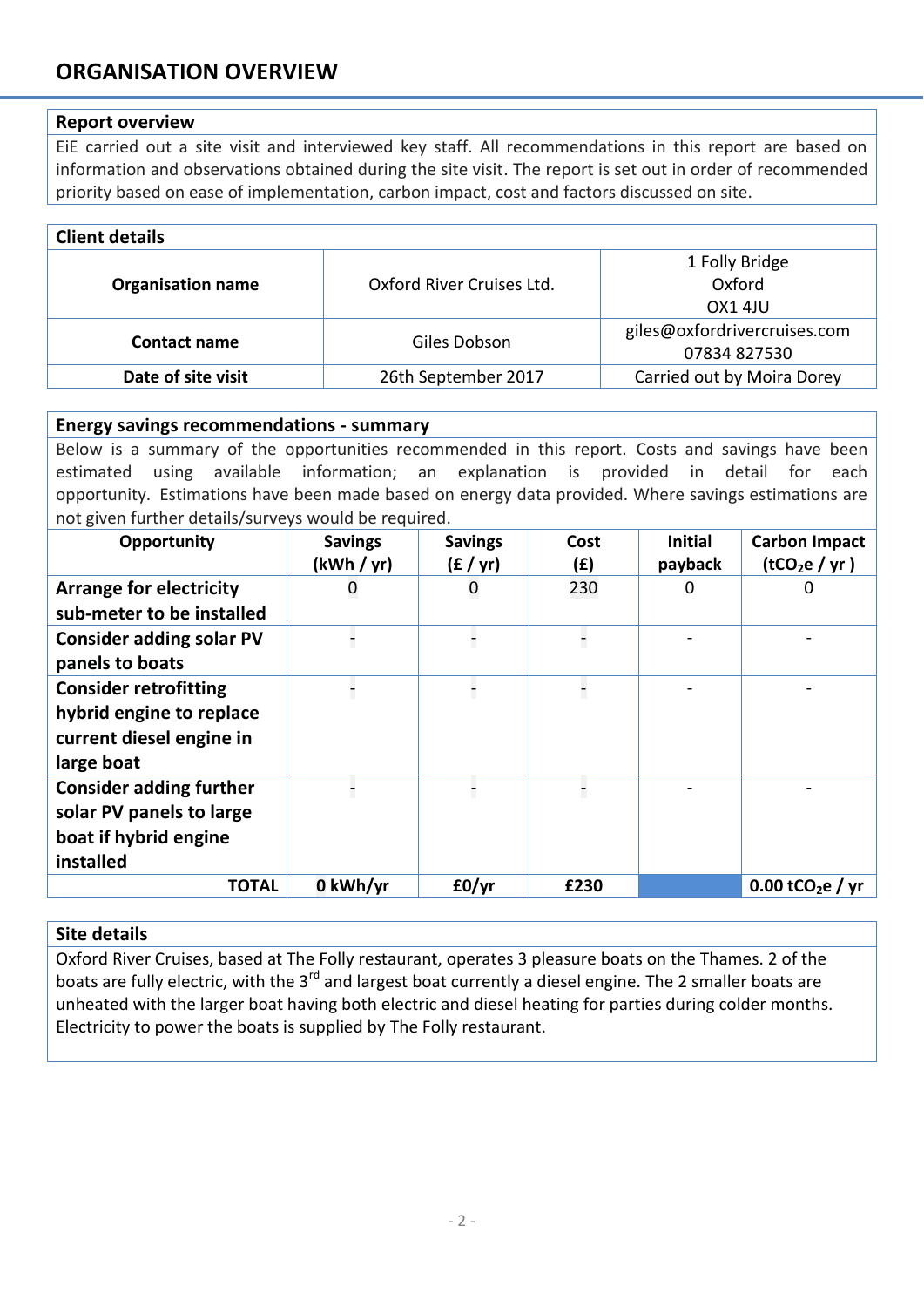# **ENERGY PROFILE**

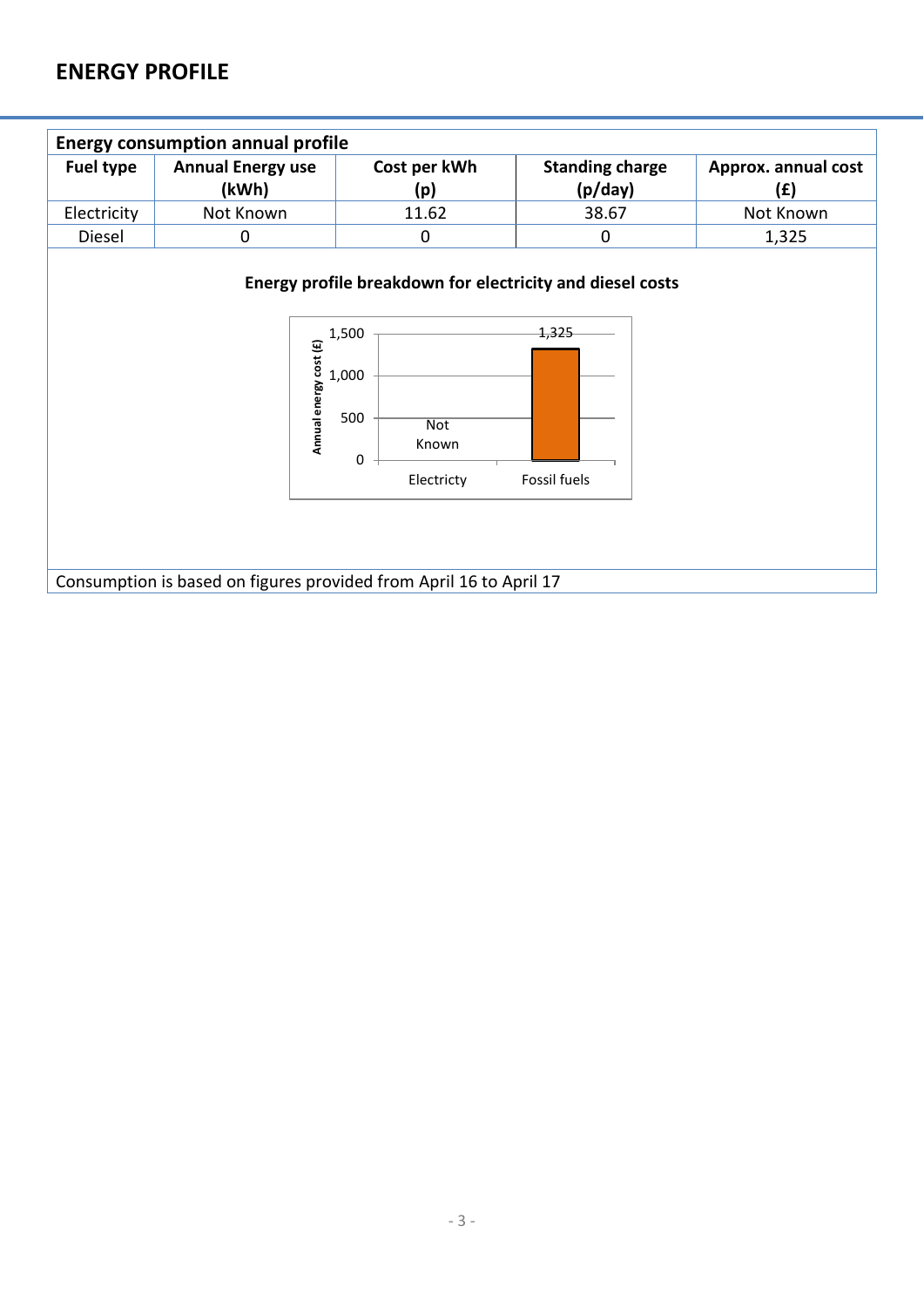| Arrange for electricity sub-meter to be installed |                   |                      |  |
|---------------------------------------------------|-------------------|----------------------|--|
| <b>Energy saving (kWh)</b>                        | Cost saving $(f)$ | Cost of action $(f)$ |  |
|                                                   |                   | 230                  |  |
|                                                   |                   |                      |  |

Electricity to power the boats is obtained from The Folly restaurant. There is no sub-meter to split usage between the two operations. Sub-metering would provide accurate readings of the electricity used by the boats, which would not only benefit Oxford River Cruises but will also allow The Folly to more accurately control the electricity used in the restaurant premises.

Your electricity supplier may be able to install a sub-meter however there are a number of other companies that also offer this service. For examples and further information see:

<http://www.crucible-technologies.co.uk/product-categories/Electricity-sub-meters> <http://efficiency-direct.co.uk/> <http://www.elcomponent.co.uk/site/product/view-category/category-99/elcomponent-meters.html>

Once the sub-meter is installed, read it on a weekly basis, at the same time each week, to build up a pattern of usage. Sub-metering can also be used to measure how much electricity it takes to power up each boat and maintain the services on board.

## **Actions**

- Contact your energy supplier to ask if they can install a sub-meter and the cost of this service.
- Contact 3 alternative suppliers to obtain quotes for sub-metering.
- Aim to install a sub-meter before the electric boats are back in use in the spring.
- Read and record meter readings regularly

## **Cost and savings calculations**

Costs are estimated at £180 for the meter (from Elcomponent) plus £50 installation cost. Increase control may lead to savings however this is difficult to quantify at this stage.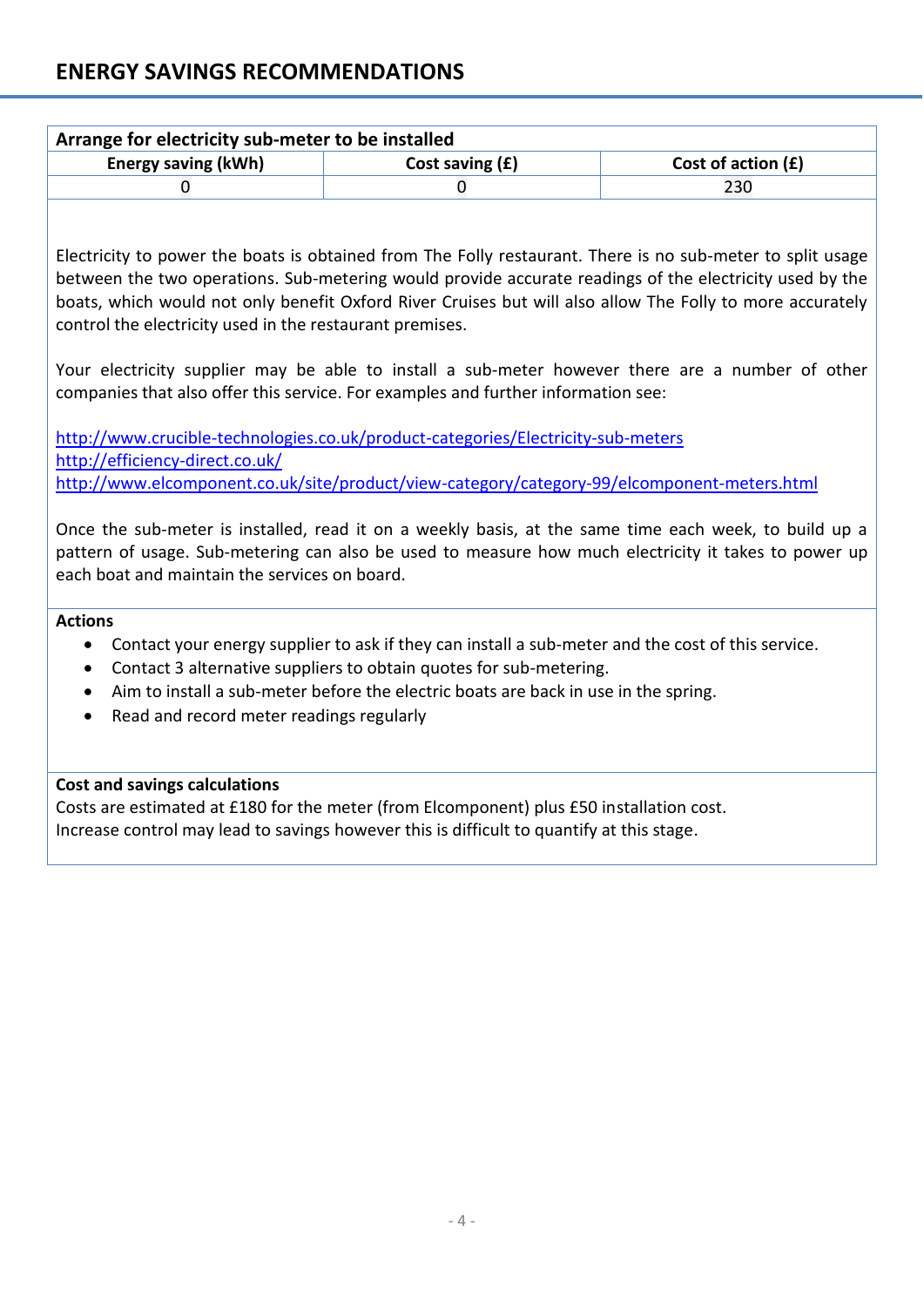| Consider adding solar PV panels to boats |                   |                      |  |
|------------------------------------------|-------------------|----------------------|--|
| <b>Energy saving (kWh)</b>               | Cost saving $(f)$ | Cost of action $(f)$ |  |
|                                          |                   |                      |  |



During the audit visit we discussed solar panels for the electric boats.

Initial research suggests that there is a rule of thumb that for every 100 amp power of battery you have, a 10w solar panel, even in the UK, will replace the natural discharge. Your smaller allelectric boats are 105amps therefore a small solar panel could replace natural dischage. Anything above 10W is going to put extra charge into your battery.

Your larger boat has a fridge on board. Research suggests that, to power a small fridge and some lights on a boat would take 2 x 100w solar panels.

Solar panels work best in full sun and tree cover will reduce their effectivness. If you are considering installing PV panels on your boats you will need to ensure that building and tree cover does not over-shade the panels.

You may find these links helpful:

<https://www.marlec.co.uk/solar-power/boats-and-marine/?v=79cba1185463>

Introduction to Solar Energy & Solar Panels for your boat with Marlec: [https://www.youtube.com/watch?v=xcf8J4LM\\_rk&feature=youtu.be](https://www.youtube.com/watch?v=xcf8J4LM_rk&feature=youtu.be)

How to Select & Install the Solar Charging System on Your Boat - CY's Ask the Experts: <https://www.youtube.com/watch?v=2CfjIb6LueM>

#### **Actions**

- Use sub-metering to calculate electricity loss through discharge and electricity used to operating on board electric appliance
- Consider options for parking the boats to reduce shade issues
- Discuss options with a number of suppliers

#### **Costs and savings calculations**

10W solar panel from Marlec costs £100

2 x 100W solar panels cost in the region of £500

The cost of solar panels to operate the fridge onboard needs to be views against the cost of powering a small fridge via the mains. A small fridge switched on throughout the year powered from the mains cost about £50 in electricity.

Cost and savings are not entered as further research and quotes are required.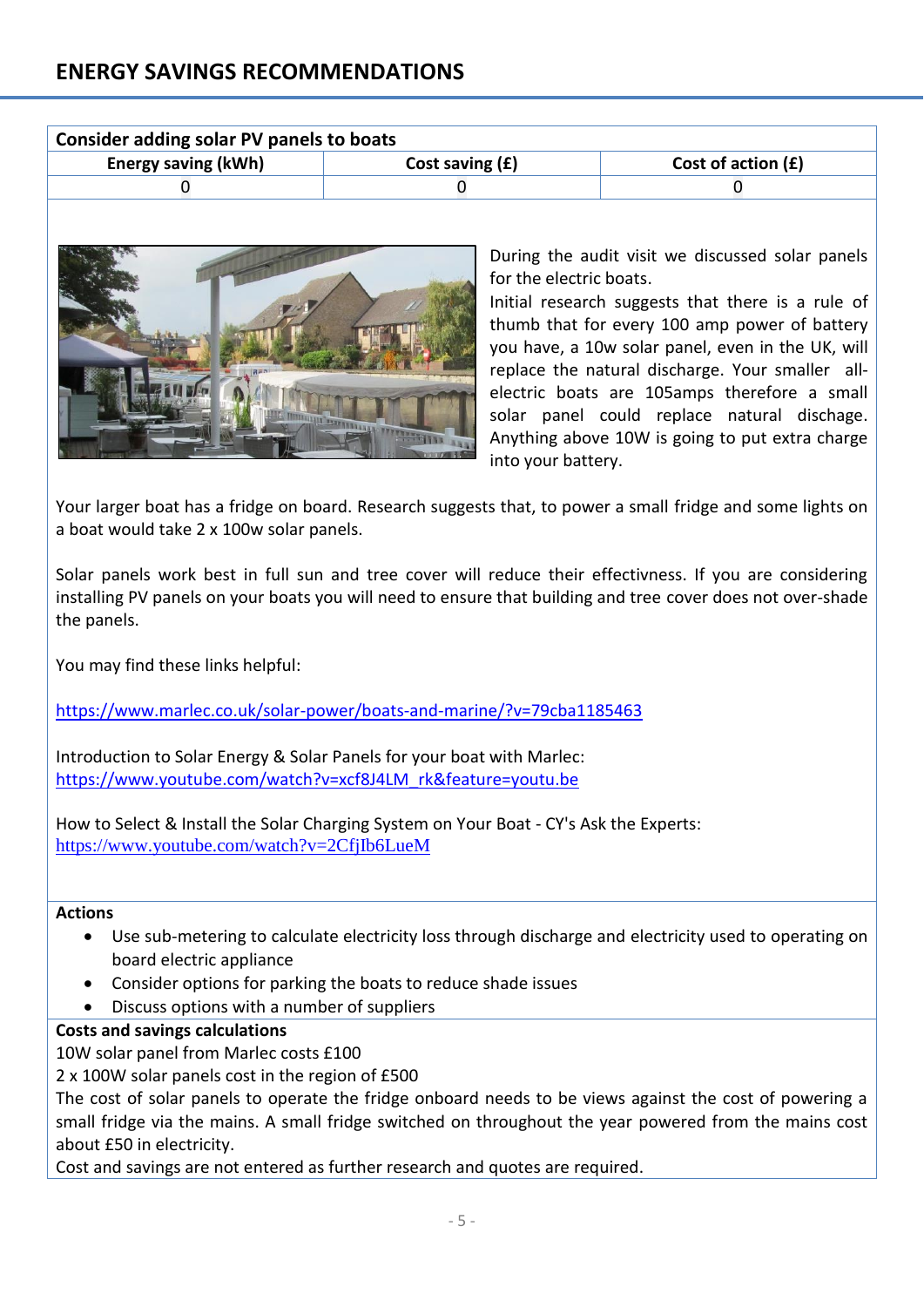| <b>Energy saving (kWh)</b>                                                                                                                                                                                                                                                                                                                                       | Cost saving (£) | Cost of action (£) |
|------------------------------------------------------------------------------------------------------------------------------------------------------------------------------------------------------------------------------------------------------------------------------------------------------------------------------------------------------------------|-----------------|--------------------|
| 0                                                                                                                                                                                                                                                                                                                                                                | $\mathbf 0$     | 0                  |
| You are considering replacing the diesel engine on your larger boat for a hybrid engine which would reduce<br>the use of polluting diesel as a fuel. The following article from UK Marine carries out an analysis of the<br>impact of boat engines on the marine environment.                                                                                    |                 |                    |
| http://www.ukmarinesac.org.uk/activities/recreation/r03_01.htm                                                                                                                                                                                                                                                                                                   |                 |                    |
| Regarding diesel engines the articles says that:                                                                                                                                                                                                                                                                                                                 |                 |                    |
| Diesel engines are more fuel efficient than 4 stroke or 2 stroke petrol engines and therefore emit lower<br>overall CO and CO2. However, they produce greater quantities of SO2, Nitrogen Dioxide and particulates.<br>In terms of marine features, it is the effect of hydrocarbons and lead in the water column and sediment<br>that are of key significance'. |                 |                    |
| When considering changing to a hybrid engine the following link may be helpful:                                                                                                                                                                                                                                                                                  |                 |                    |
| http://www.2-speed.com/2008/09/a-diesel-electric-hybrid-arrives-for-boats/                                                                                                                                                                                                                                                                                       |                 |                    |
| <b>Actions</b>                                                                                                                                                                                                                                                                                                                                                   |                 |                    |
| Continue to research emerging technology on hybrid boat engines<br>$\bullet$                                                                                                                                                                                                                                                                                     |                 |                    |
| Obtain quotes for replacement engines                                                                                                                                                                                                                                                                                                                            |                 |                    |
| Seek funding opportunites for financial support through waterways support charities<br>$\bullet$                                                                                                                                                                                                                                                                 |                 |                    |
| <b>Cost and savings calculations</b>                                                                                                                                                                                                                                                                                                                             |                 |                    |
| Further research and quotes needed.                                                                                                                                                                                                                                                                                                                              |                 |                    |
|                                                                                                                                                                                                                                                                                                                                                                  |                 |                    |
|                                                                                                                                                                                                                                                                                                                                                                  |                 |                    |
|                                                                                                                                                                                                                                                                                                                                                                  |                 |                    |
|                                                                                                                                                                                                                                                                                                                                                                  |                 |                    |
|                                                                                                                                                                                                                                                                                                                                                                  |                 |                    |
|                                                                                                                                                                                                                                                                                                                                                                  |                 |                    |
|                                                                                                                                                                                                                                                                                                                                                                  |                 |                    |
|                                                                                                                                                                                                                                                                                                                                                                  |                 |                    |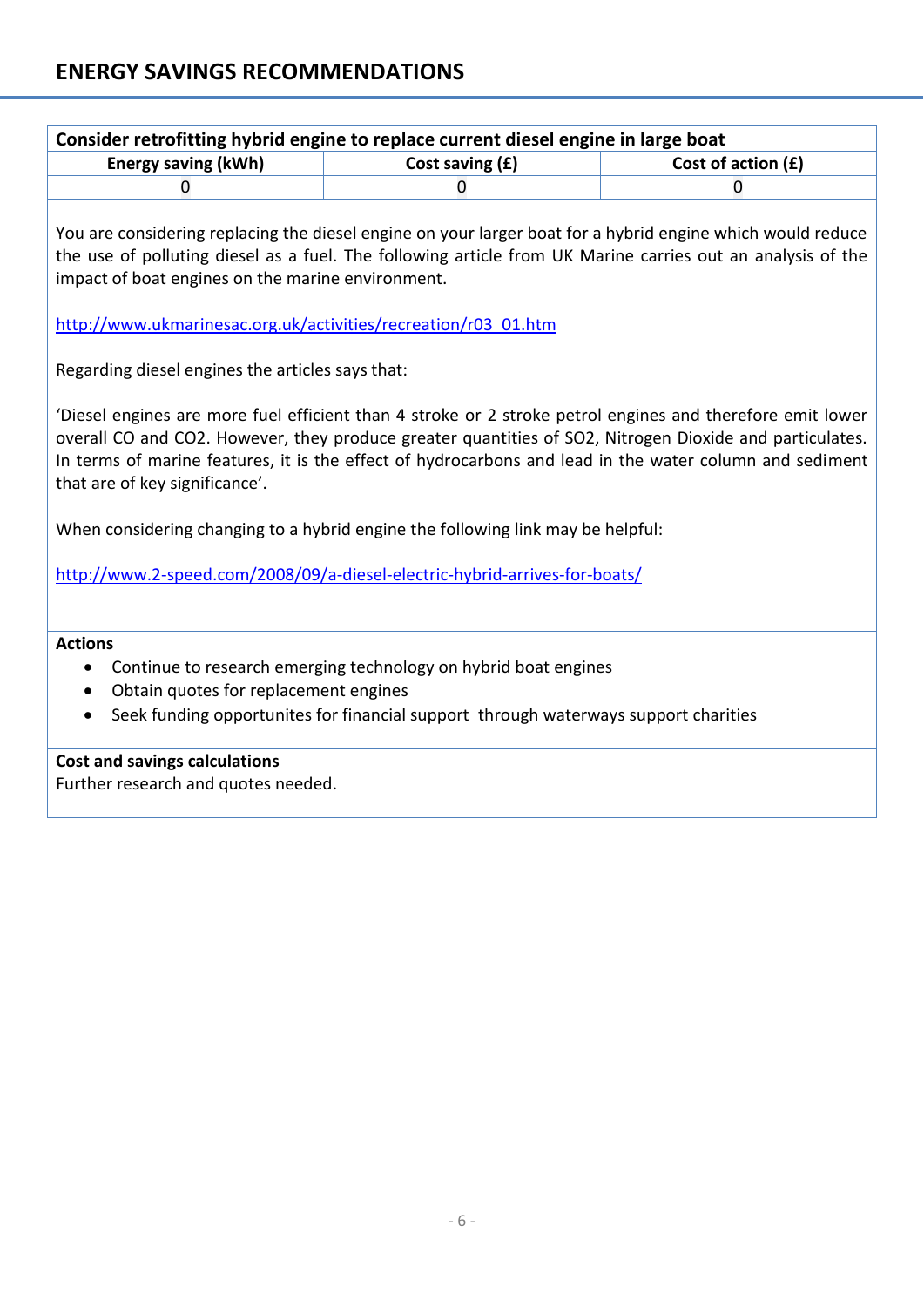| Consider adding further solar PV panels to large boat if hybrid engine installed |                 |                      |  |
|----------------------------------------------------------------------------------|-----------------|----------------------|--|
| <b>Energy saving (kWh)</b>                                                       | Cost saving (£) | Cost of action $(f)$ |  |
|                                                                                  |                 |                      |  |

If your large boat is converted to a hybrid engine there may be further opportunities for installing solar panels to provide electricity to operate the boat. Specialist marine PV panels may not be necessary and it would be worth discussing option with a number of solar PV panel installers.

Useful information is at these links:

http://lowcarbonhub.org/ - Low Carbon Hub.

http://www.r-eco.coop/ - Oxfordshire solar installer and worker cooperative.

http://www.solartech.org.uk/ - Oxfordshire based.

http://www.solarcentury.com – Large London based well-known installer.

Solar panels work best in full sun and tree cover will reduce their effectivness. If you are considering installing PV panels on this boat you will need to ensure that building and tree cover does not over-shade the panels.

## **Actions**

Consider adding PV panels to large boat when a hybrid engine is installed.

## **Savings calculations**

Further research and quotes needed.